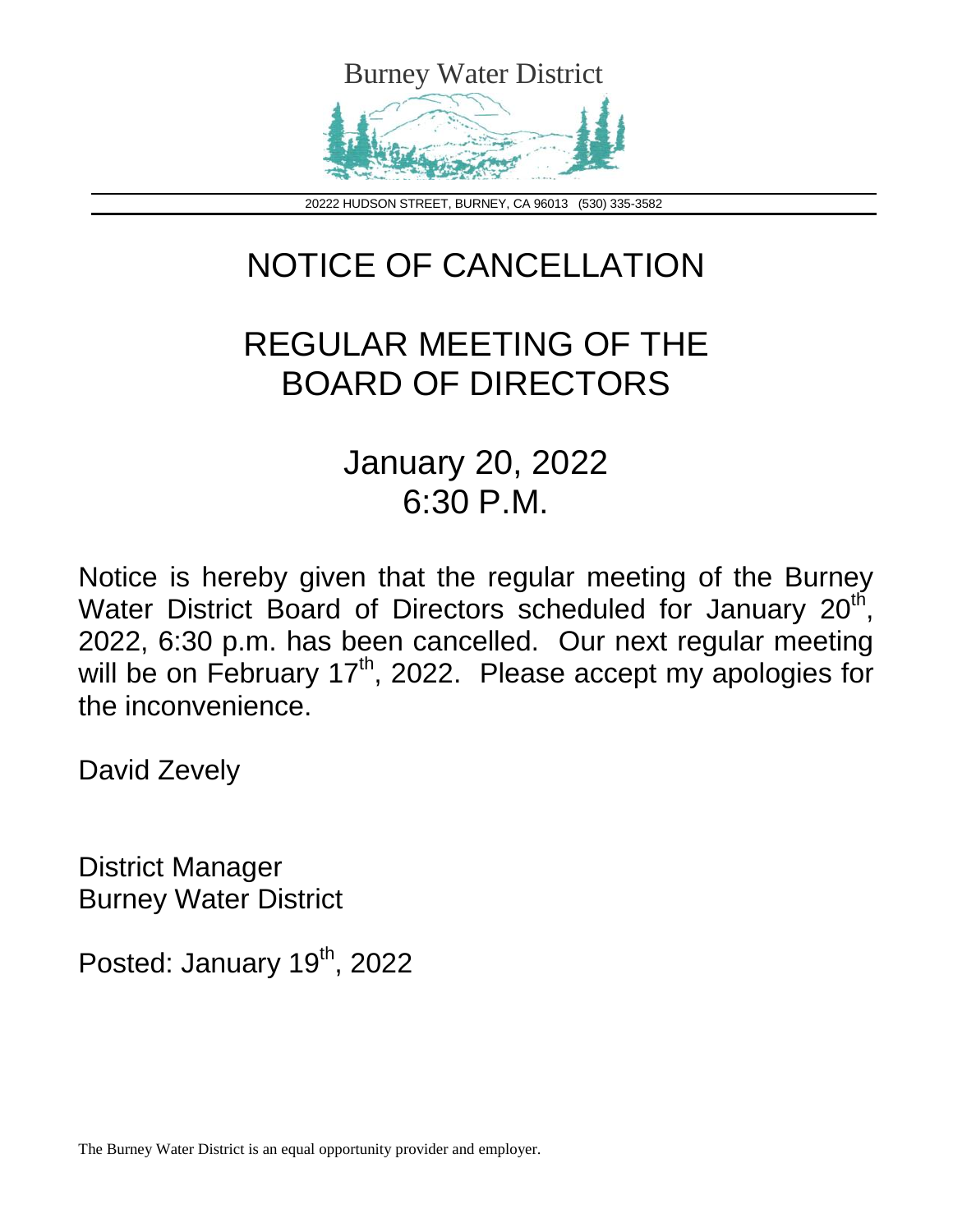

20222 HUDSON STREET, BURNEY, CA 96013 (530) 335-3582

## NOTICE AND AGENDA

The Regular Meeting of the Board of Directors of the Burney Water District will convene on Thursday, January 20, 2022, at 6:30 p.m. at the Burney Water District Office Board Room, 20222 Hudson Street.

| Item<br>1. |                                                                                                                                                                                                                                                                                                                             | Call to Order and Roll Call                                                                                 | Action      |
|------------|-----------------------------------------------------------------------------------------------------------------------------------------------------------------------------------------------------------------------------------------------------------------------------------------------------------------------------|-------------------------------------------------------------------------------------------------------------|-------------|
| 2.         | Discussion<br><b>Public Speakers</b><br>The Board cannot act on any public comment unless it is on the agenda, but will<br>take any comment under consideration at a later date. If you wish to speak to items<br>on the agenda, please hold your comments until that item comes up for discussion.                         |                                                                                                             |             |
| 3.         | Consent Calendar: All matters listed under the Consent Calendar are considered by<br>the Board to be routine and will all be enacted by one motion in the form listed<br>below. There will be no separate discussion of these items unless good cause is<br>shown prior to the time the Board votes on the motion to adopt. |                                                                                                             | Decision    |
|            | 3A.                                                                                                                                                                                                                                                                                                                         | Approve the Minutes of the January $6th$ , 2022 Special Meeting. (Original to be signed at<br>meeting)      |             |
|            | 3B.                                                                                                                                                                                                                                                                                                                         | Approve the Minutes of the December 16th, 2021 Regular Meeting. (Original to be signed<br>at meeting)       |             |
|            | 3C.                                                                                                                                                                                                                                                                                                                         | Financial Reports for the Month Ending November 30, 2021.                                                   |             |
| Business:  |                                                                                                                                                                                                                                                                                                                             |                                                                                                             |             |
| 4.         |                                                                                                                                                                                                                                                                                                                             | Presentation from Doug Lindgren and Christiana Darlington for his 5 Megawatt<br>Bioenergy Facility Project. | Information |
| 5.         |                                                                                                                                                                                                                                                                                                                             | Review 2021 Public Water System Statistics.                                                                 | Information |
| 6.         |                                                                                                                                                                                                                                                                                                                             | Review 2021 Electrical Cost per 100 Cubic Feet Pumped.                                                      | Information |
| 7.         |                                                                                                                                                                                                                                                                                                                             | Review 2021 Groundwater Levels.                                                                             | Information |
| Reports:   |                                                                                                                                                                                                                                                                                                                             |                                                                                                             |             |
| 8.         |                                                                                                                                                                                                                                                                                                                             | President's Report<br>The Burney Water District is an equal opportunity provider and employer.              | Discussion  |